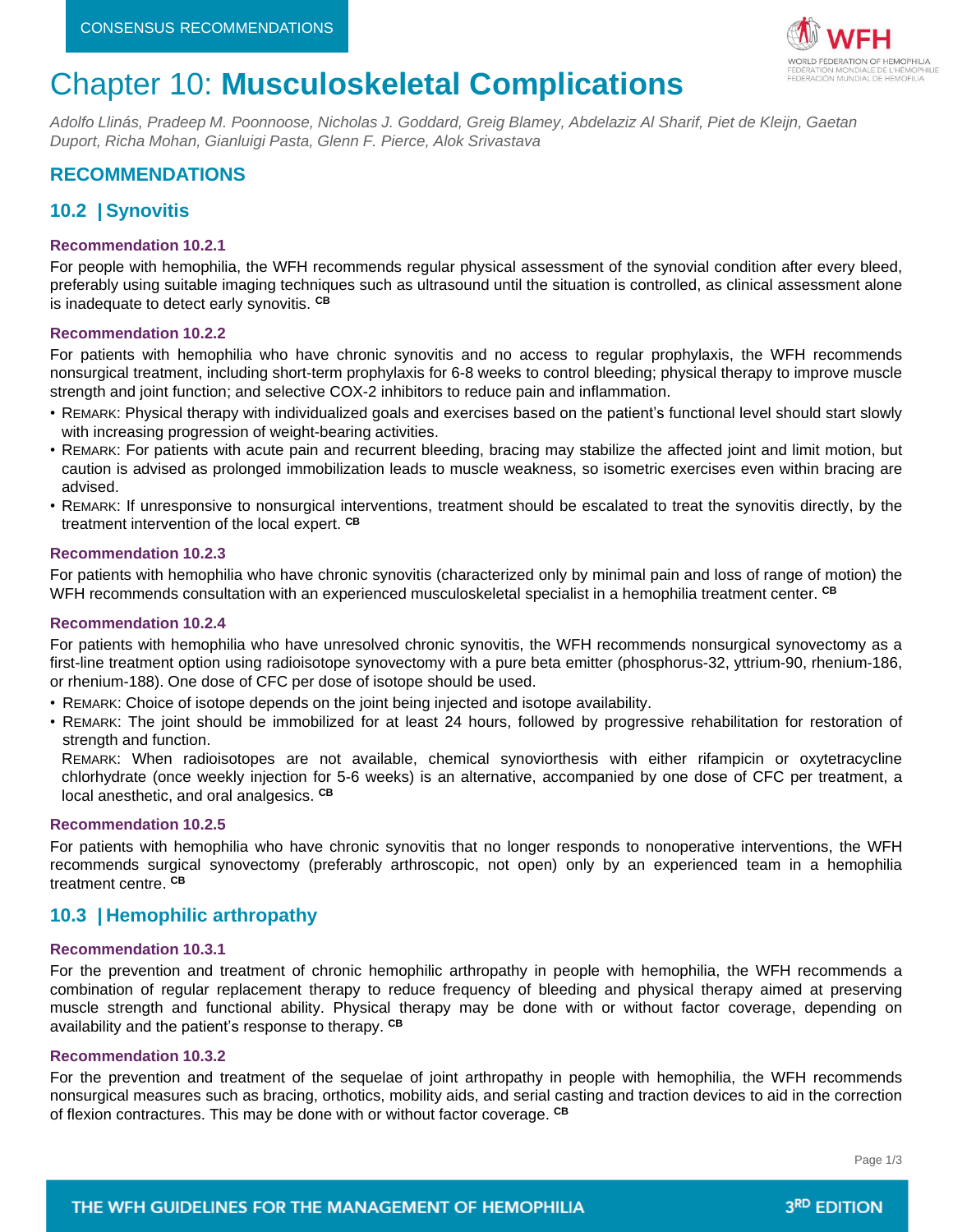

# Chapter 10: **Musculoskeletal Complications**

## **Recommendation 10.3.3**

For patients with hemophilia with chronic hemophilic arthropathy for whom nonsurgical measures have failed to provide satisfactory pain relief and improved function, the WFH recommends consultation with an orthopedic specialist on surgical intervention options which may include:

- synovectomy and joint debridement;
- arthroscopy to release intra-articular adhesions and correct impingement;
- extra-articular soft tissue release to treat contractures;
- osteotomy to correct angular deformity;
- arthrodesis (of the ankle);
- joint replacement in end-stage arthritis.
- REMARK: Adequate resources including a sufficient supply of CFCs or other appropriate hemostatic agents (e.g., bypassing agents for patients with inhibitors) and postoperative rehabilitation services must be available to increase the likelihood of success for any surgical procedure. **CB**

# **10.4 | Muscle hemorrhage**

## **Recommendation 10.4.1**

All hemophilia patients with muscle bleeds should be given clotting factor replacement therapy immediately and, where applicable, be observed for neurovascular complications associated with the bleed. **CB**

## **Recommendation 10.4.2**

For all hemophilia patients with muscle bleeds, the WFH recommends detailed clinical assessment, grading, and monitoring of pain according to the WHO pain scale, as muscle bleed pain may be an early indicator of reversible neurovascular and tissue damage.

• REMARK: While many pain assessment scales exist, use of the WHO pain scale is preferred because it is a simple and universal tool that permits uniform measurement of pain in people with hemophilia and generates comparable populationlevel outcome data important to advancing hemophilia treatment and research. **CB**

## **Recommendation 10.4.3**

In hemophilia patients with muscle bleeds with evidence of compartment syndrome and neurovascular compromise, a fasciotomy is required within 12 hours from the time of onset of symptoms before irreversible damage sets in due to tissue necrosis. **CB**

# **10.5 | Pseudotumours**

#### **Recommendation 10.5.1**

For hemophilia patients with soft tissue bleeding and signs of a possible pseudotumour, the WFH recommends clinical assessment and radiological confirmation using X-ray, ultrasound, and magnetic resonance imaging, as appropriate.

- REMARK: While ultrasound is useful for serial assessment of a soft tissue pseudotumour, MRI provides more detailed information prior to surgical intervention.
- REMARK: A CT scan or CT angiogram may be indicated, especially for a large pseudotumour and/or pre-operative planning. **CB**

#### **Recommendation 10.5.2**

For patients with hemophilia who have developed small early pseudotumours (prior to acquiring a pseudocapsule) and have no access to regular prophylaxis, the WFH recommends a short course (6-8 weeks) of clotting factor replacement therapy with possible continuation of therapy if serial ultrasound evaluations indicate that the pseudotumour is shrinking, with repeat evaluation after 4-6 months. **CB**

## **Recommendation 10.5.3**

For patients with hemophilia who have developed large pseudotumours, the WFH recommends surgical excision of the pseudotumour with the pseudocapsule, performed only by a surgical team with experience in hemophilia, in a hemophilia treatment centre wherever possible, followed by close monitoring and long-term prophylaxis to prevent recurrence of bleeding. **CB**

• REMARK: Fluctuations in factor levels during the first postoperative year may increase the likelihood of bleed recurrence. Therefore, close monitoring and optimal correction of factor levels are of paramount importance. **CB**

Page 2/3